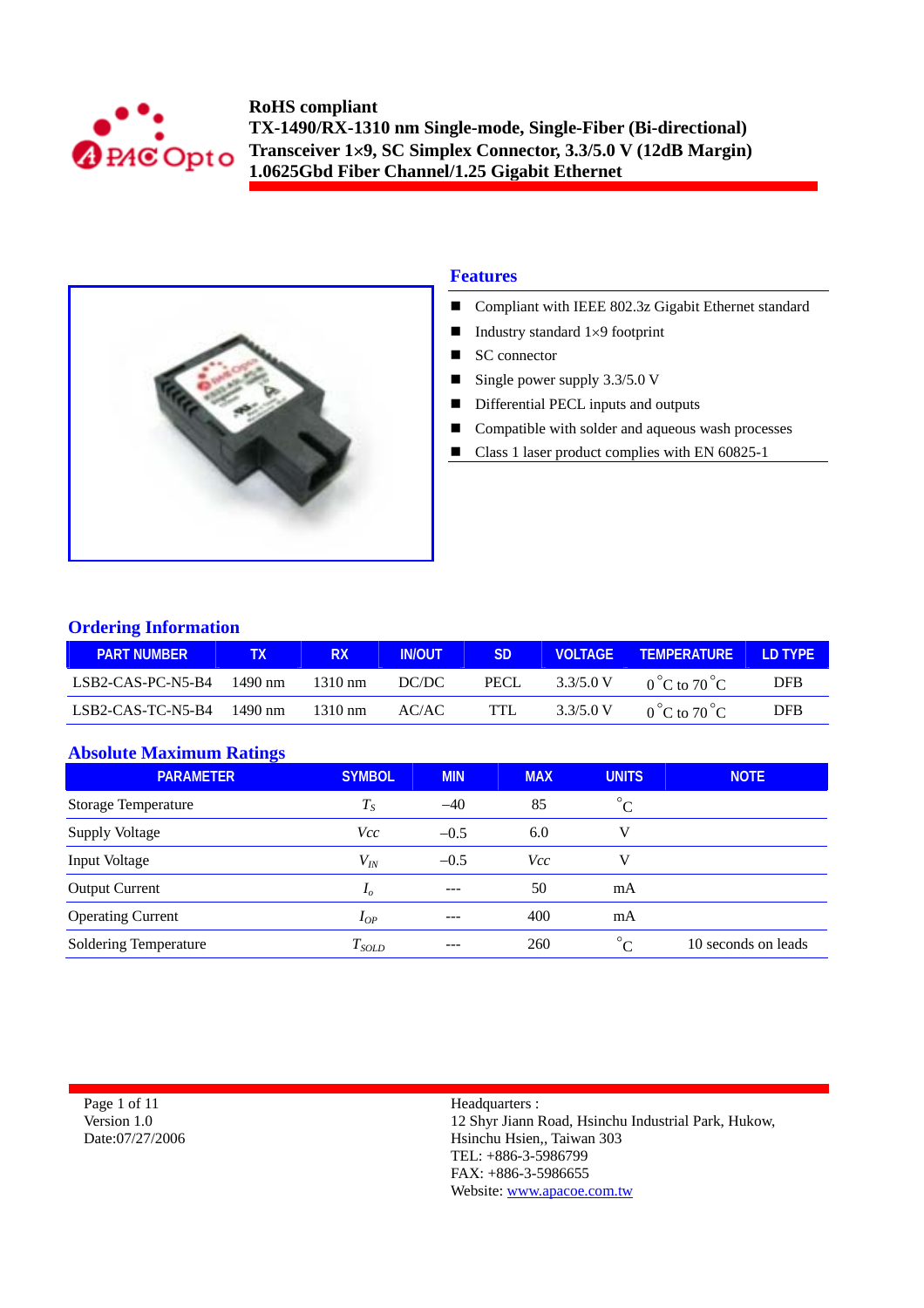

# **Operating Environment**

| <b>PARAMETER</b>                  | <b>SYMBOL</b>   | <b>MIN</b> | <b>MAX</b> | <b>UNITS</b> | <b>NOTE</b> |
|-----------------------------------|-----------------|------------|------------|--------------|-------------|
| <b>Case Operating Temperature</b> | $T_C$           | $\theta$   | 70         |              |             |
| <b>Supply Voltage</b>             | Vcc             | 3.1        | 5.25       |              |             |
| Supply Current (5.0V)             | $I_{TX}+I_{RX}$ | $---$      | 400        | mA           |             |
| Supply Current (3.3V)             | $I_{TX}+I_{RX}$ | $---$      | 300        | mA           |             |

#### **Transmitter Electro-optical Characteristics**  *Vcc* **= 3.1 V to 5.25 V, TC = 0** °**C to 70** °**C**

| $VCC = 3.1$ V to 3.25 V, $L_C = 0$ U to 70 U   |                     |            |      |                           |              |             |
|------------------------------------------------|---------------------|------------|------|---------------------------|--------------|-------------|
| <b>PARAMETER</b>                               | <b>SYMBOL</b>       | <b>MIN</b> | TYP. | <b>MAX</b>                | <b>UNITS</b> | <b>NOTE</b> |
| Data Rate                                      | B                   | ---        | 1250 | 1300                      | Mb/s         |             |
| <b>Output Optical Power</b>                    |                     |            |      |                           |              |             |
| $9/125 \ \mu m$ fiber                          | Pout                | $-9$       |      | $-3$                      | dBm          | Average     |
| <b>Extinction Ratio</b>                        | ER                  | 9          |      |                           | dB           |             |
| Center Wavelength                              | $\lambda_C$         | 1480       | 1490 | 1500                      | nm           |             |
| Spectral Width (-20dB)                         | $\Delta \lambda$    |            |      |                           | nm           |             |
| Side Mode Suppression Ratio                    | <b>SMSR</b>         | 30         |      |                           | dB           |             |
| Rise/Fall Time $(20-80%)$                      | $T_{r,f}$           | ---        |      | 260                       | ps           |             |
| Output Eye                                     |                     |            |      | Compliant with IEEE802.3z |              |             |
| Transmitter Data Input Voltage-High            | $V_{IH} - V_{CC}$   | $-1.1$     |      | $-0.74$                   | V            | Note 1      |
| Transmitter Data Input Voltage-Low             | $V_{IL}$ – $V_{CC}$ | $-2.0$     | ---  | $-1.58$                   | V            | Note 1      |
| Transmitter Data Input Differential<br>Voltage | $V_{\text{DIFF}}$   | 0.3        |      | 2.0                       | V            | Note 1      |

Note 1: These inputs are compatible with 10K, 10KH and 100K ECL and PECL input.

Page 2 of 11 Version 1.0 Date:07/27/2006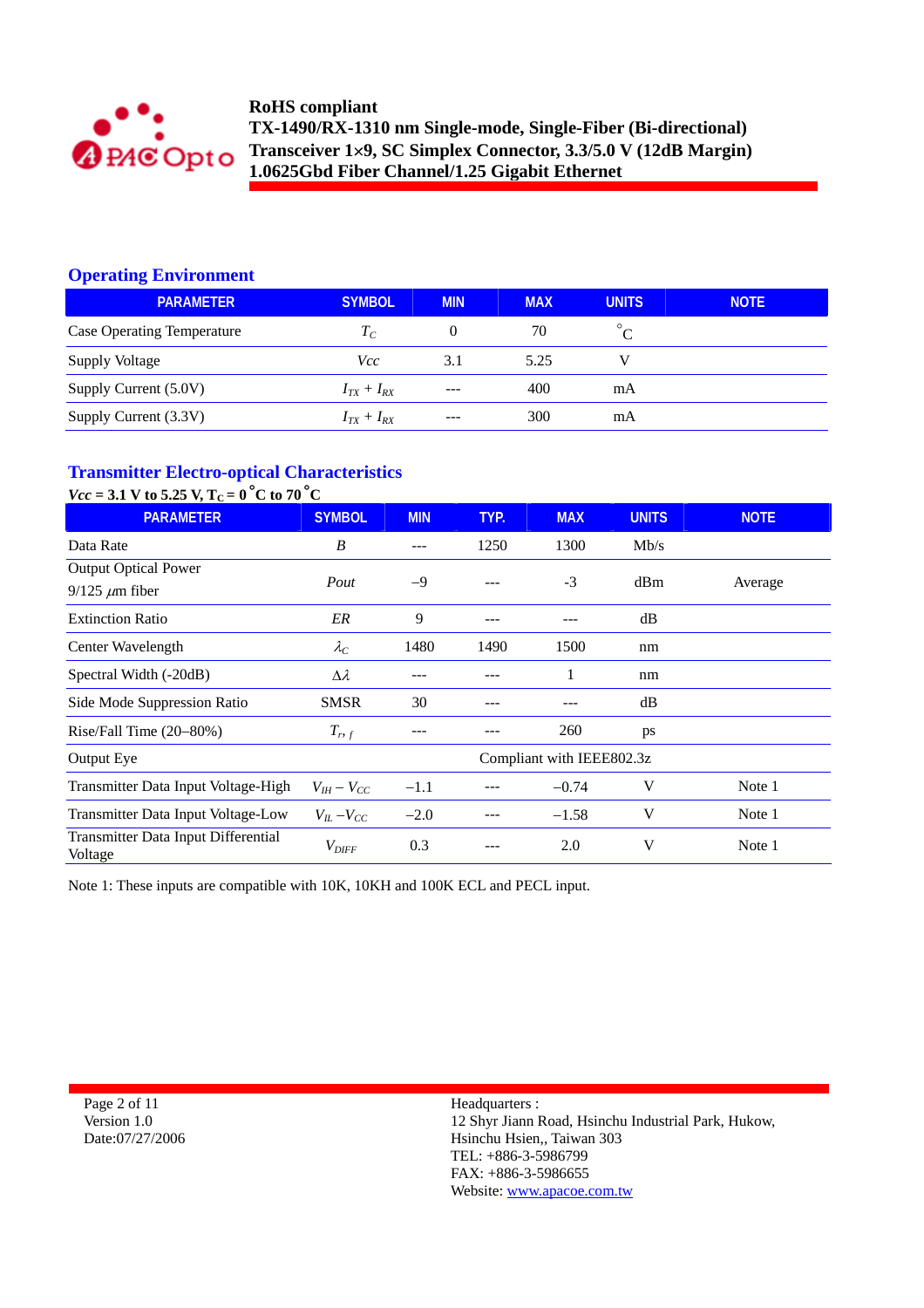

# **Receiver Electro-optical Characteristics**

 $Vcc = 3.1$  V to 5.25 V,  $T_c = 0$  °C to 70 °C

| $-$ 0.1 $\rightarrow$ 0.0 0.20 $\rightarrow$ 1.4<br><b>PARAMETER</b> | <b>SYMBOL</b>       | <b>MIN</b>     | TYP. | <b>MAX</b> | <b>UNITS</b> | <b>NOTE</b>                |
|----------------------------------------------------------------------|---------------------|----------------|------|------------|--------------|----------------------------|
| Data Rate                                                            | B                   | ---            | 1250 | 1300       | Mb/s         |                            |
| <b>Optical Input Power-maximum</b>                                   | $P_{I\!N}$          | $-3$           | ---  | ---        | dBm          | $BER < 10^{-12}$           |
| <b>Optical Input Power-minimum</b><br>(Sensitivity)                  | $P_{I\!N}$          | ---            |      | $-21$      | dBm          | $BER < 10^{-12}$           |
| <b>Operating Center Wavelength</b>                                   | $\lambda_C$         | 1260           |      | 1360       | nm           |                            |
| <b>Return Loss</b>                                                   | RL                  | ---            | ---  | $-14$      | dB           | $\lambda = 1260 - 1360$ nm |
| <b>Signal Detect-Asserted</b>                                        | $P_A$               | ---            | ---  | $-21$      | dBm          | Average                    |
| <b>Signal Detect-Deasserted</b>                                      | $P_D$               | $-35$          | ---  | $---$      | dBm          | Average                    |
| Signal Detect-Hysteresis                                             | $P_A - P_D$         | 1.0            | ---  | $---$      | dB           |                            |
| Signal Detect Output voltage-High                                    | $V_{OH} - V_{CC}$   | $-1.1$         | ---  | $-0.74$    | V            | Note 1                     |
| Signal Detect Output voltage-Low                                     | $V_{OL}$ – $V_{CC}$ | $-2.0$         |      | $-1.58$    | V            | Note 1                     |
| Signal Detect Voltage (TTL)-High                                     | $V_{OH}$            | $V_{CC}$ -0.8  |      | Vcc        | V            |                            |
| Signal Detect Voltage (TTL)-Low                                      | $V_{OL}$            | $\overline{0}$ |      | 0.5        | V            |                            |
| Crosstalk                                                            | <b>CRT</b>          | ---            |      | $-45$      | dB           |                            |
| Data Output Rise, Fall Time (20–80%)                                 | $T$ r, f            |                |      | 0.35       | ns           |                            |
| Data Output Voltage-High                                             | $V_{OH} - V_{CC}$   | $-1.1$         |      | $-0.74$    | V            | Note 1                     |
| Data Output Voltage-Low                                              | $V_{OL} - V_{CC}$   | $-2.0$         |      | $-1.58$    | V            | Note 1                     |
| Data Output Differential Voltage                                     | $V_{\text{DIFF}}$   | 1.0            |      | 1.8        | V            |                            |

Note 1: These outputs are compatible with 10K, 10KH and 100K ECL and PECL input.

Page 3 of 11 Version 1.0 Date:07/27/2006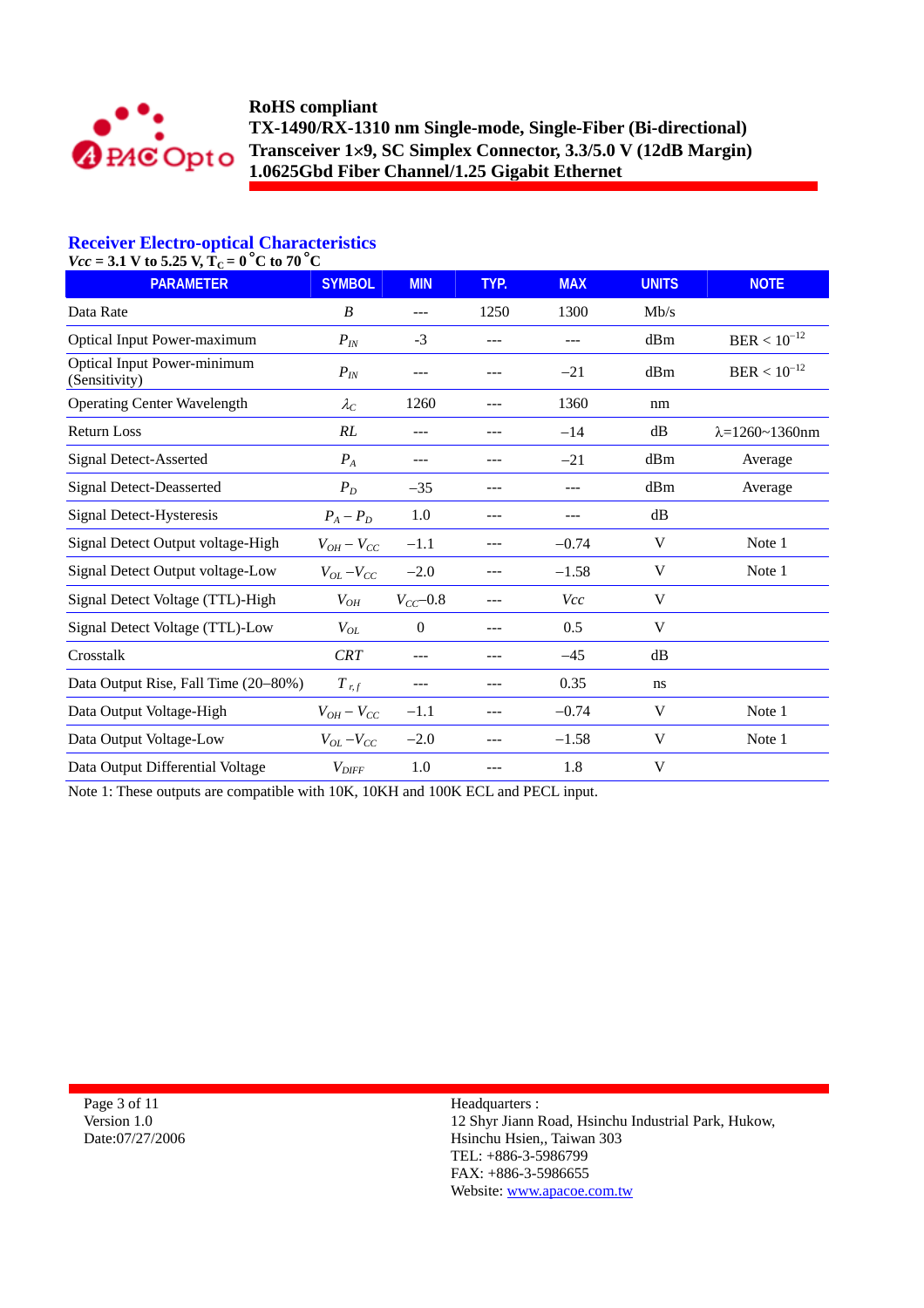

#### **Block Diagram of Transceiver**



#### **Transmitter and Receiver Optical Sub-assembly Section**

A 1490 nm InGaAsP laser and an InGaAs PIN photodiode integrate with an WDM filter to form a bi-directional single fiber optical subassembly (OSA). The laser of OSA is driven by a LD driver IC which converts differential input LVPECL logic signals into an analog laser driving current. And, The photodiode of OSA is connected to a circuit providing post-amplification quantization, and optical signal detection.

#### **Receiver Signal Detect**

Signal Detect is a basic fiber failure indicator. This is a single-ended LVPECL output. As the input optical power is decreased, Signal Detect will switch from high to low (deassert point) somewhere between sensitivity and the no light input level. As the input optical power is increased from very low levels, Signal Detect will switch back from low to high (assert point). The assert level will be at least 1.0 dB higher than the deassert level.

Page 4 of 11 Version 1.0 Date:07/27/2006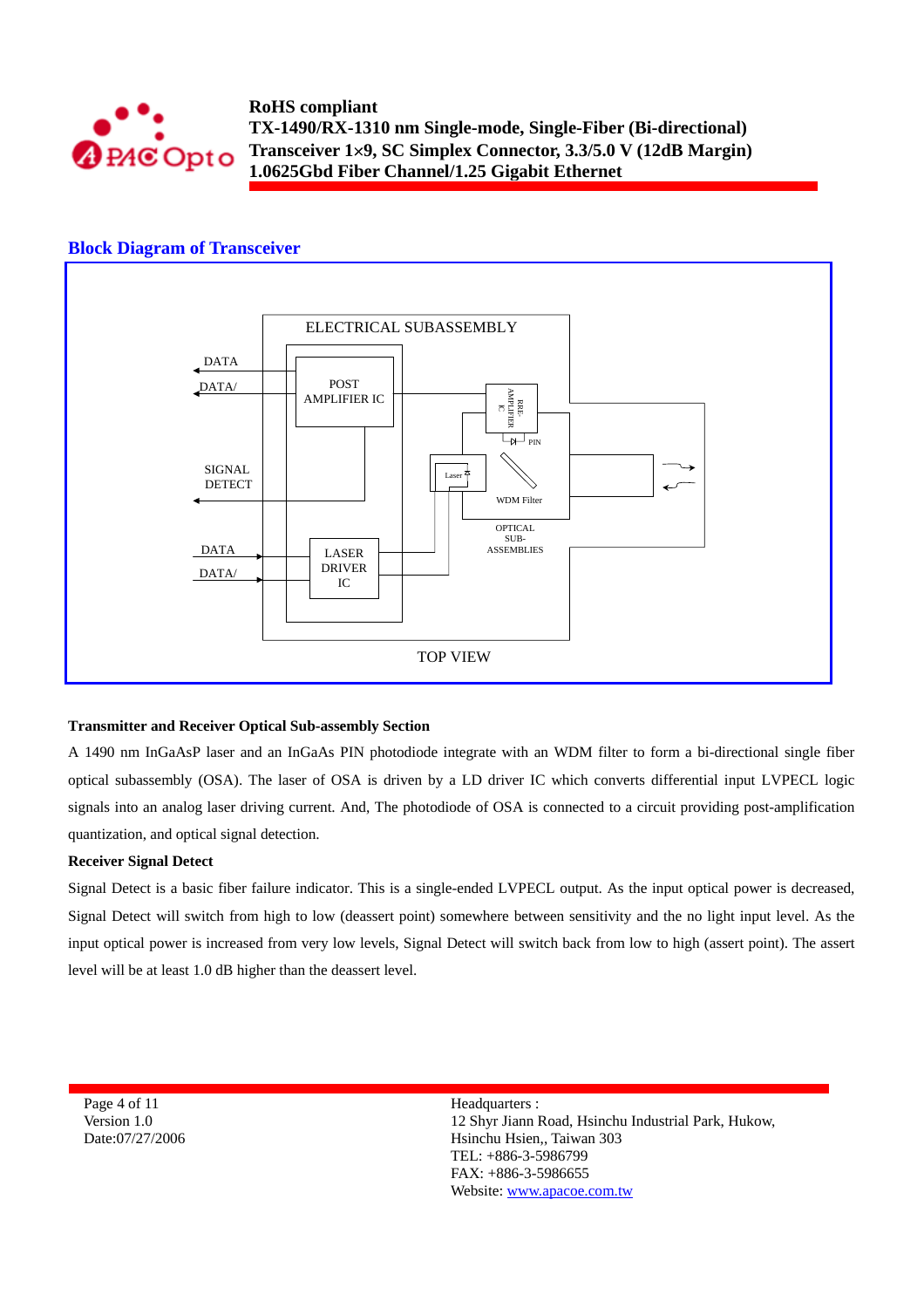

### **Connection Diagram**



| <b>PIN</b> | <b>SYMBOL</b> | <b>DESCRIPTION</b>                                                                                                                                                                                                                                                                                                                                                                                                                                                                                                                                                                                   |
|------------|---------------|------------------------------------------------------------------------------------------------------------------------------------------------------------------------------------------------------------------------------------------------------------------------------------------------------------------------------------------------------------------------------------------------------------------------------------------------------------------------------------------------------------------------------------------------------------------------------------------------------|
|            | RX GND        | Receiver Signal Ground, Directly connect this pin to the receiver ground plane                                                                                                                                                                                                                                                                                                                                                                                                                                                                                                                       |
| 2          | $RD+$         | $RD$ + is an open-emitter output circuit.<br>Terminate this high-speed differential LVPECL output with standard LVPECL techniques at the<br>follow-on device input pin. (See recommended circuit schematic)                                                                                                                                                                                                                                                                                                                                                                                          |
| 3          | $RD-$         | RD- is an open-emitter output circuit.<br>Terminate this high-speed differential LVPECL output with standard LVPECL techniques at the<br>follow-on device input pin. (See recommended circuit schematic)                                                                                                                                                                                                                                                                                                                                                                                             |
| 4          | <b>SD</b>     | Signal Detect.<br>Normal optical input levels to the receiver result in a logic "1" output, $V_{OH}$ , asserted. Low input optical<br>levels to the receiver result in a fault condition indicated by a logic "0" output $V_{OL}$ , deasserted Signal<br>Detect is a single-ended LVPECL output. SD can be terminated with LVPECL techniques via 50 $\Omega$ to<br>$V_{CCR}$ – 2 V. Alternatively, SD can be loaded with a 180 $\Omega$ resistor to RX GND to conserve electrical<br>power with small compromise to signal quality. If Signal Detect output is not used, leave it<br>open-circuited. |
| 5          | $V_{CCR}$     | <b>Receiver Power Supply</b><br>Provide +3.3/5.0 Vdc via the recommended receiver power supply filter circuit. Locate the power supply<br>filter circuit as close as possible to the $V_{CCR}$ pin.                                                                                                                                                                                                                                                                                                                                                                                                  |
| 6          | $V_{CCT}$     | <b>Transmitter Power Supply</b><br>Provide +3.3/5.0 Vdc via the recommended transmitter power supply filter circuit. Locate the power<br>supply filter circuit as close as possible to the $V_{CCT}$ pin.                                                                                                                                                                                                                                                                                                                                                                                            |
| 7          | $TD-$         | Transmitter Data In-Bar<br>Terminate this high-speed differential LVPECL input with standard LVPECL techniques at the<br>transmitter input pin. (See recommended circuit schematic)                                                                                                                                                                                                                                                                                                                                                                                                                  |
| 8          | $TD+$         | <b>Transmitter Data In</b><br>Terminate this high-speed differential LVPECL input with standard LVPECL techniques at the<br>transmitter input pin. (See recommended circuit schematic)                                                                                                                                                                                                                                                                                                                                                                                                               |
| 9          | TX GND        | <b>Transmitter Signal Ground</b><br>Directly connect this pin to the transmitter signal ground plane. Directly connect this pin to the<br>transmitter ground plane.                                                                                                                                                                                                                                                                                                                                                                                                                                  |

Page 5 of 11 Version 1.0 Date:07/27/2006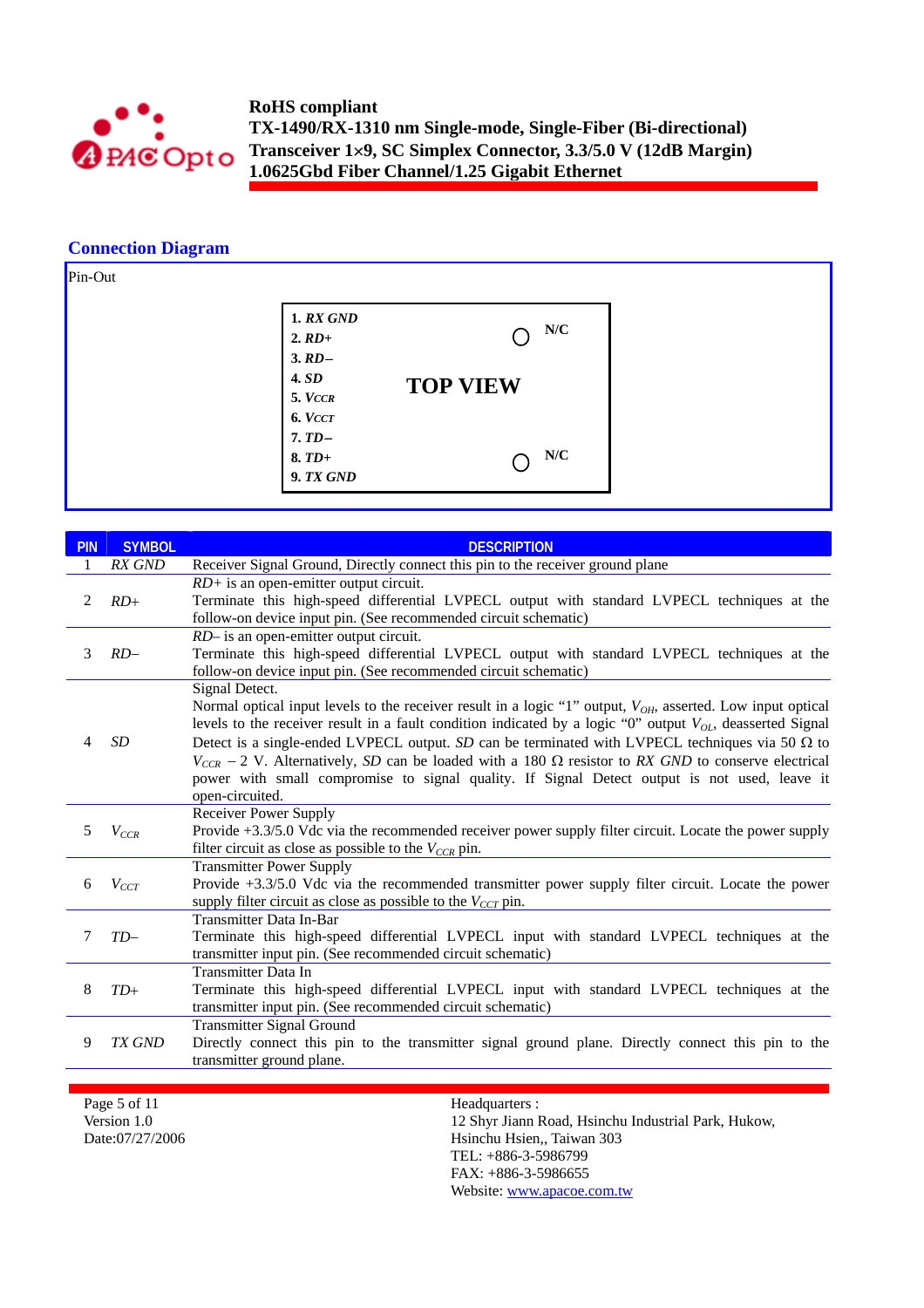

## **Recommended Circuit Schematic**



Page 6 of 11 Version 1.0 Date:07/27/2006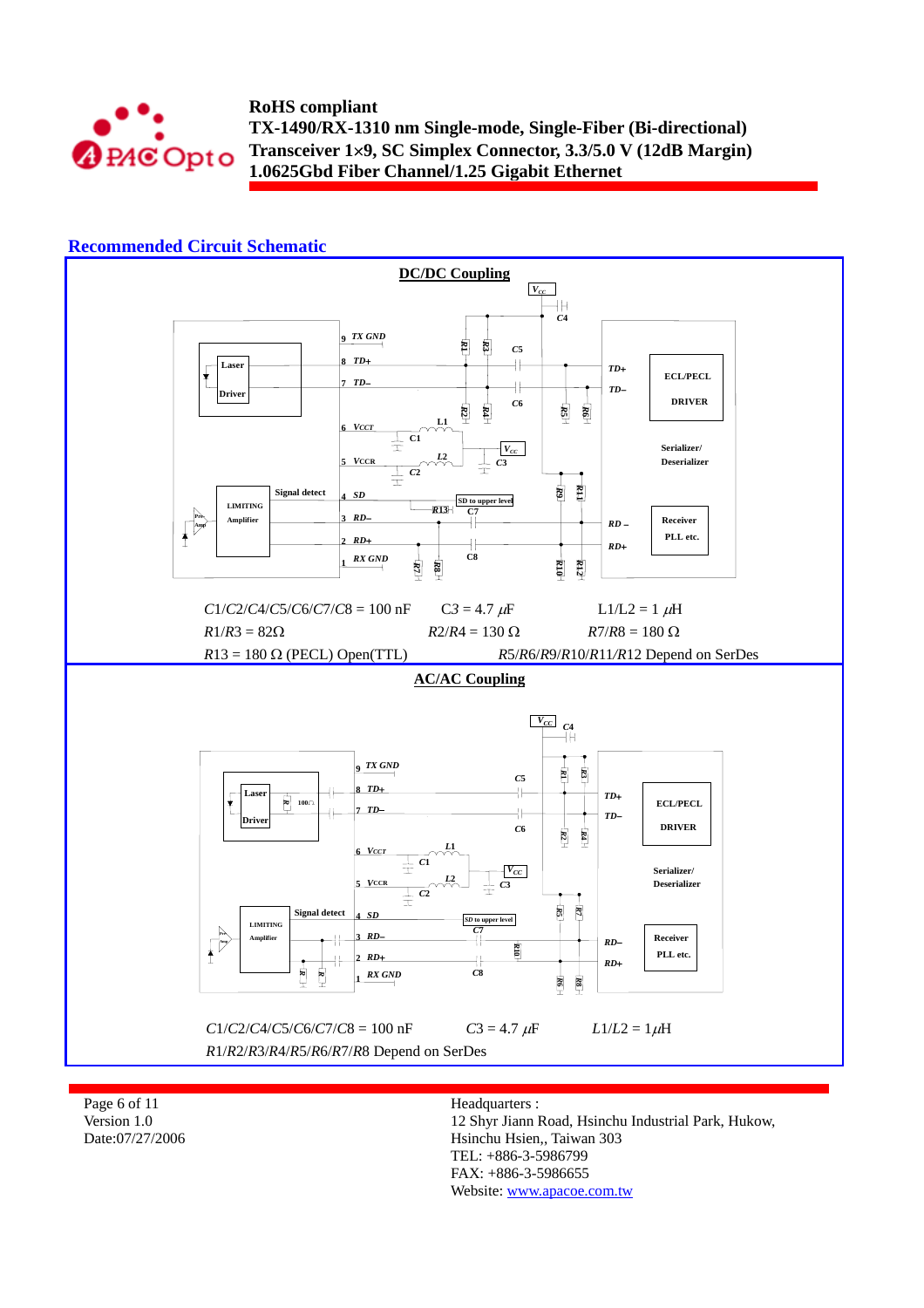

In order to get proper functionality, a recommended circuit is provided in above recommended circuit schematic. When designing the circuit interface, there are a few fundamental guidelines to follow.

- (1) The differential data lines should be treated as 50  $\Omega$  Micro strip or strip line transmission lines. This will help to minimize the parasitic inductance and capacitance effects. Locate termination at the received signal end of the transmission line. The length of these lines should be kept short and of equal length.
- (2) For the high speed signal lines, differential signals should be used, not single-ended signals, and these differential signals need to be loaded symmetrically to prevent unbalanced currents which will cause distortion in the signal.
- (3) Multi layer plane PCB is best for distribution of  $V_{CC}$ , returning ground currents, forming transmission lines and shielding, Also, it is important to suppress noise from influencing the fiber-optic transceiver performance, especially the receiver circuit.
- (4) A separate proper power supply filter circuits shown in Figure for the transmitter and receiver sections. These filter circuits suppress  $V_{cc}$  noise over a broad frequency range, this prevents receiver sensitivity degradation due to  $V_{cc}$  noise.
- (5) Surface-mount components are recommended. Use ceramic bypass capacitors for the 0.1 *µ*F capacitors and a surface-mount coil inductor for 1  $\mu$ H inductor. Ferrite beads can be used to replace the coil inductors when using quieter  $V_{CC}$  supplies, but a coil inductor is recommended over a ferrite bead. All power supply components need to be placed physically next to the  $V_{CC}$ pins of the receiver and transmitter.
- (6) Use a good, uniform ground plane with a minimum number of holes to provide a low-inductance ground current return for the power supply currents.

Page 7 of 11 Version 1.0 Date:07/27/2006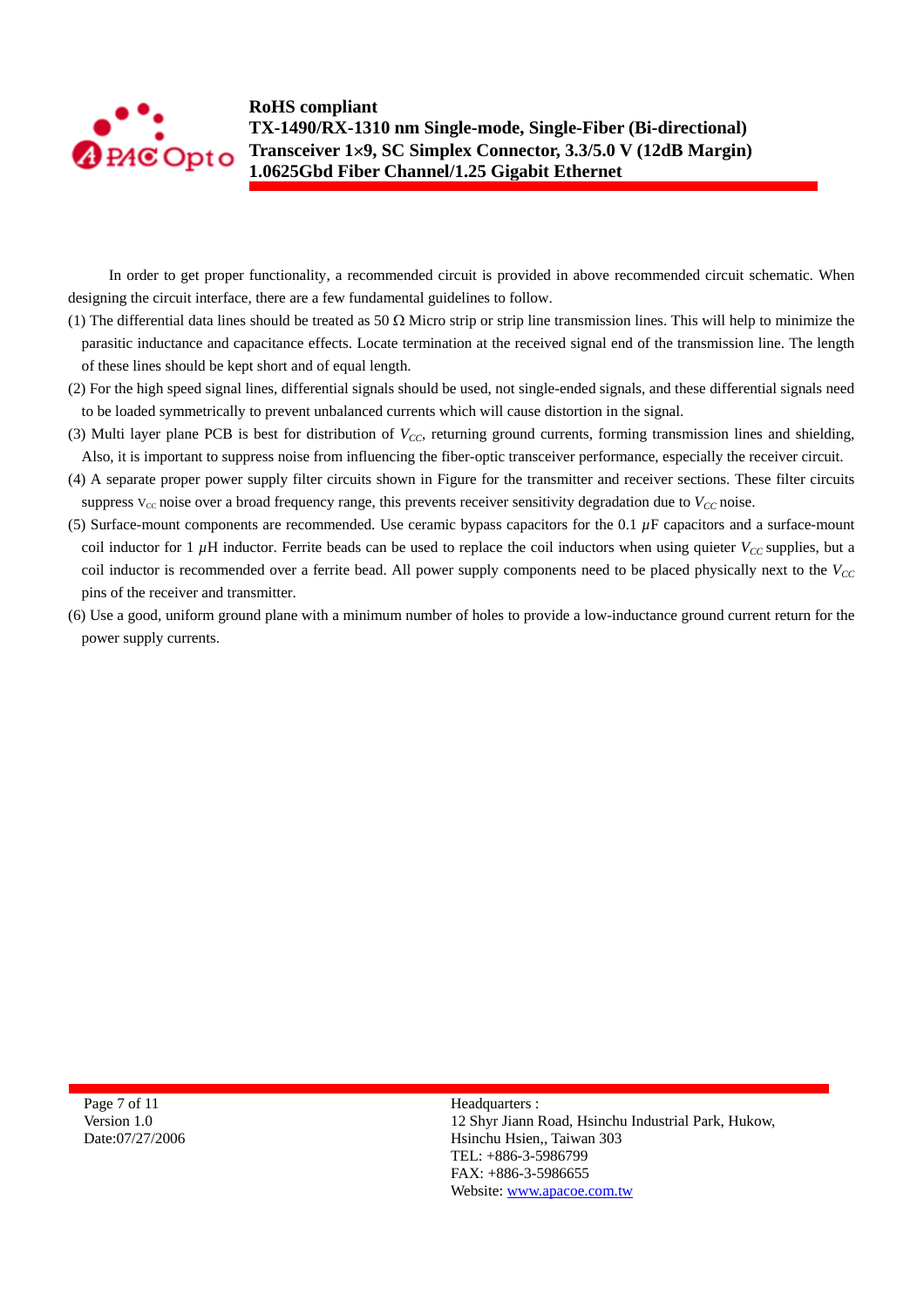

## **Recommended Board Layout Hole Pattern**



This transceiver is compatible with industry standard wave or hand solder processes. After wash process, all moisture must be completely remove from the module. The transceiver is supplied with a process plug to prevent contamination during wave solder and aqueous rinse as well as during handling, shipping or storage.

Solder fluxes should be water-soluble, organic solder fluxes. Recommended cleaning and degreasing chemicals for these transceivers are alcohol's (methyl, isopropyl, isobutyl), aliphatics (hexane, heptane) and other chemicals, such as soap solution or naphtha. Do not use partially halogenated hydrocarbons for cleaning/degreasing.

Page 8 of 11 Version 1.0 Date:07/27/2006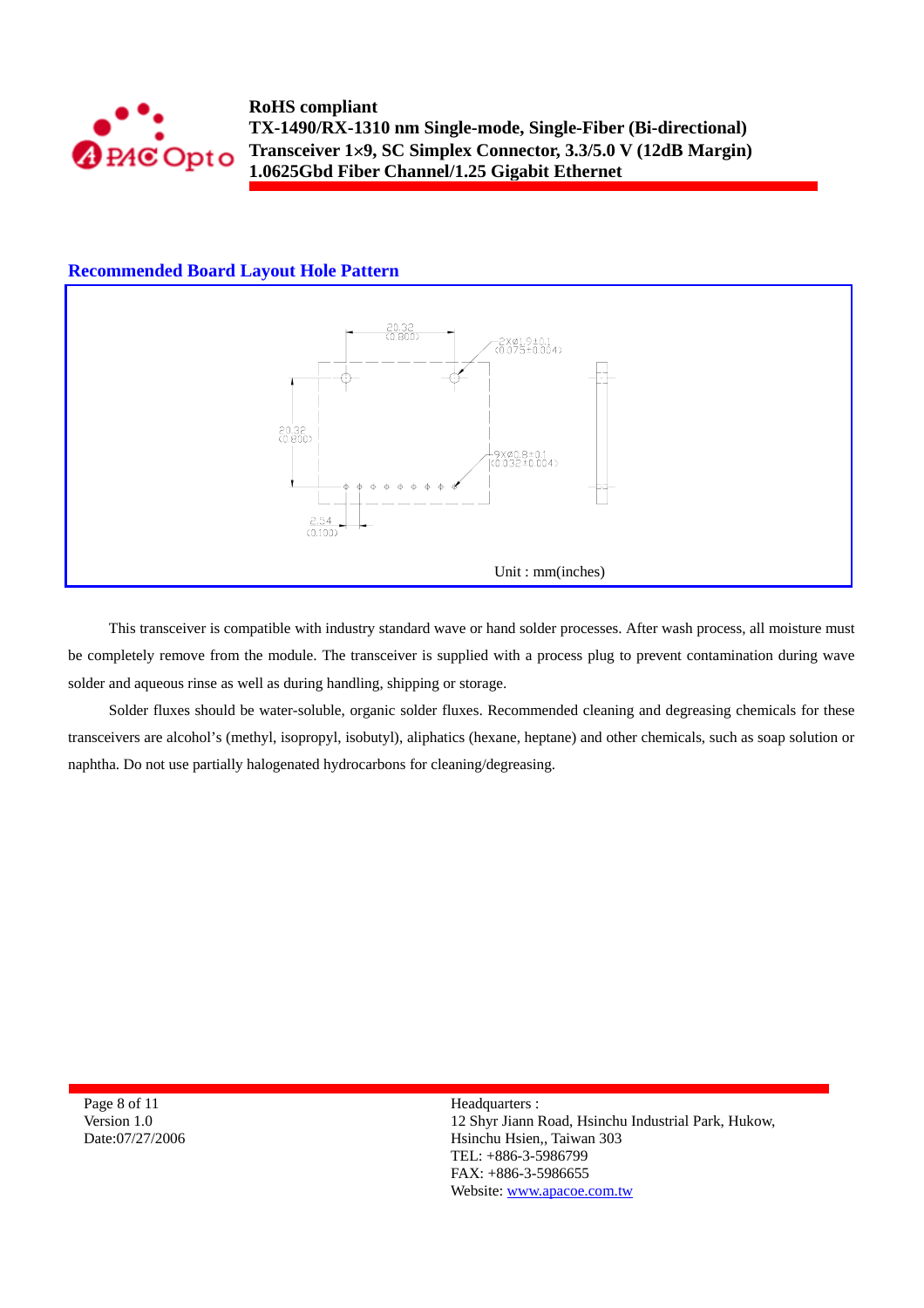

# **Drawing Dimensions**



Page 9 of 11 Version 1.0 Date:07/27/2006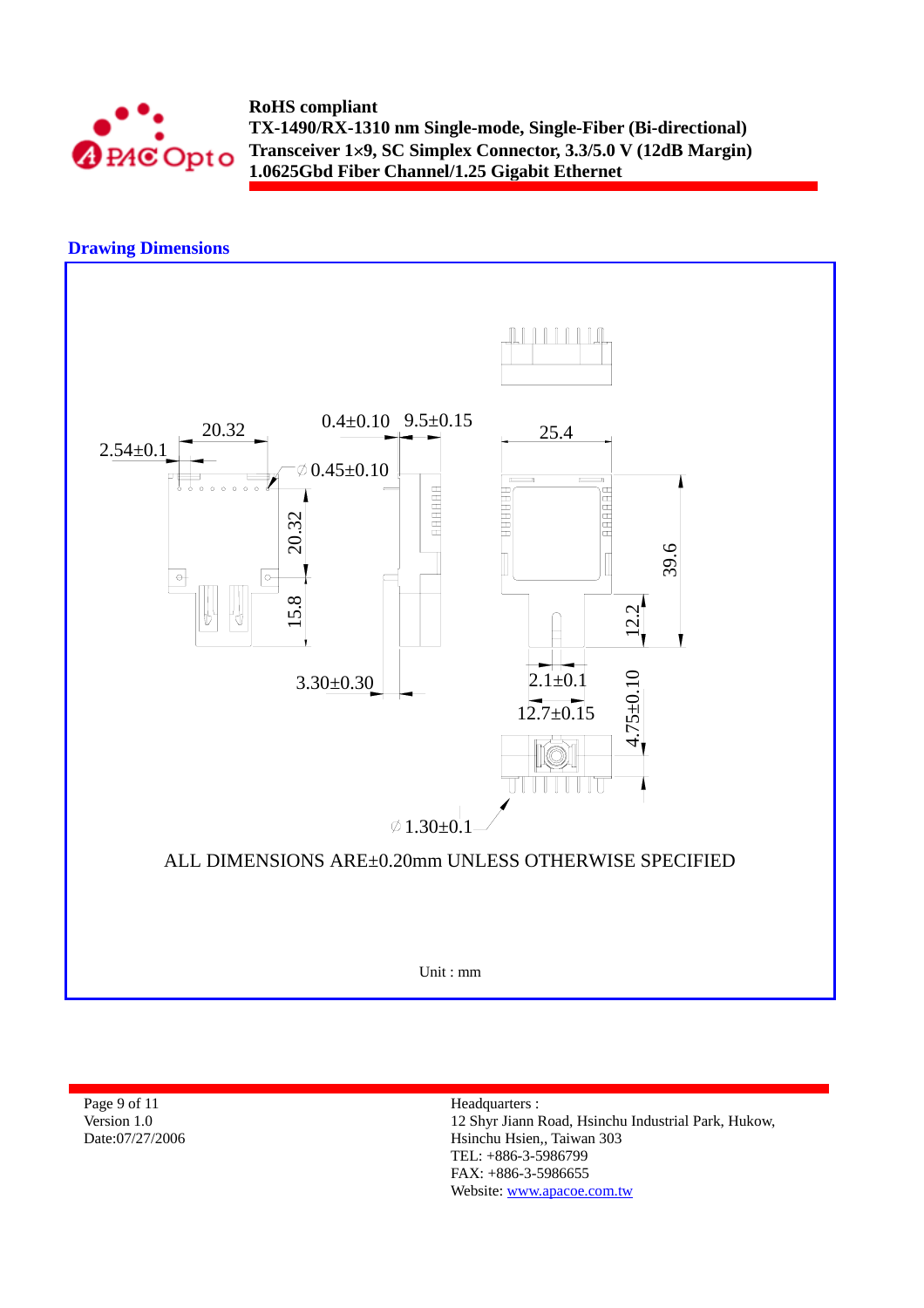

## **Optical Receptacle Cleaning Recommendations**

All fiber stubs inside the receptacle portions were cleaned before shipment. In the event of contamination of the optical ports, the recommended cleaning process is the use of forced nitrogen. If contamination is thought to have remained, the optical ports can be cleaned using a NTT international Cletop® stick type and HFE7100 cleaning fluid. Before the mating of patchcord, the fiber end should be cleaned up by using Cletop® cleaning cassette.



Note: The pictures were extracted from NTT-ME website. And the Cletop® is a trademark registered by NTT-ME

Page 10 of 11 Version 1.0 Date:07/27/2006